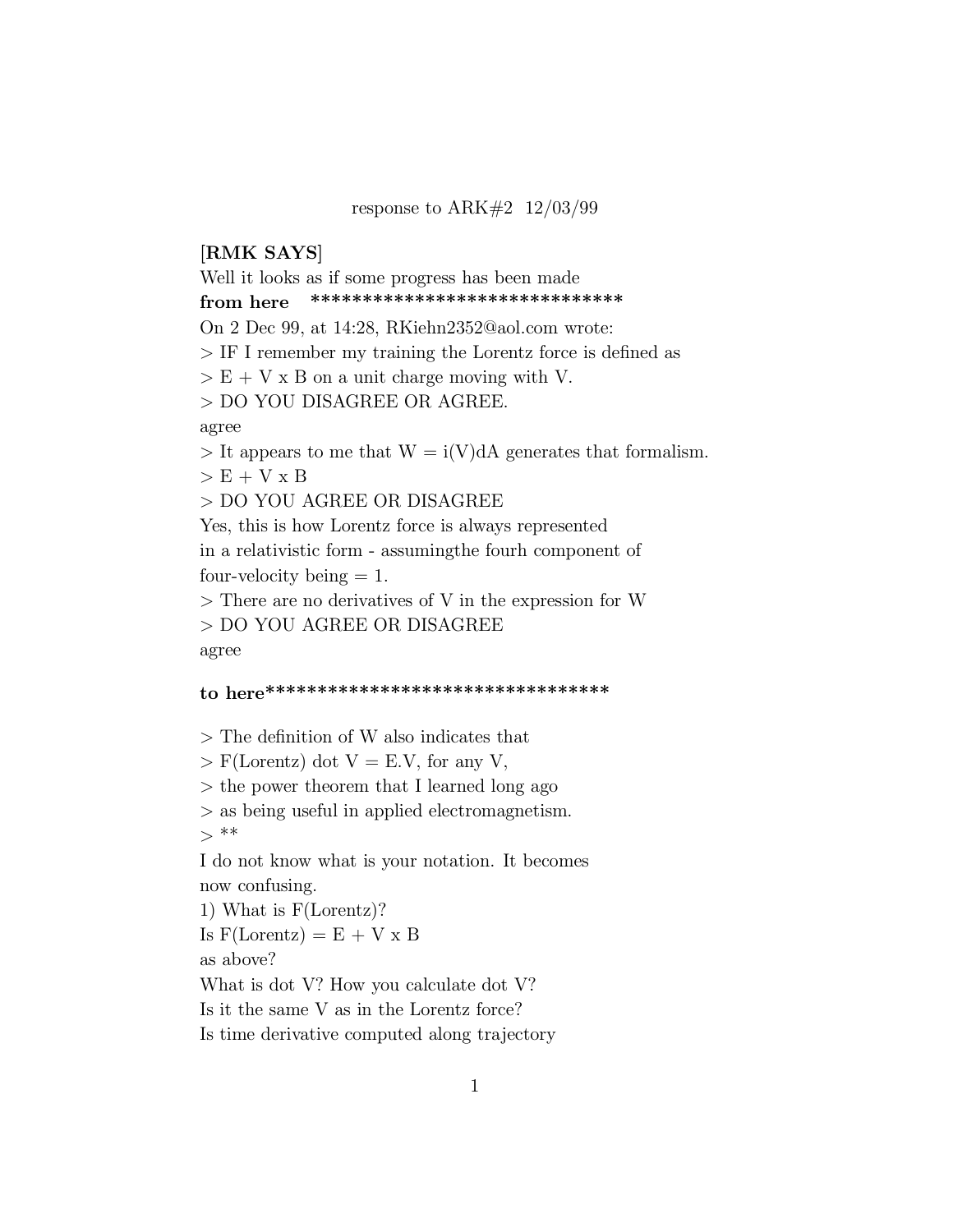of the charged particle? If so, then I disagree.

Or is dot a scalar product symbol? If it is

a scalr product, yes

 $F(\text{Lorentz})$ .  $V = (E + V \times B)$ .  $V = E.V$  because VxB is perpendicular to V

## [RMK SAYS]

(All of this notation is spelled out in

http://www22.pair.com/csdc/pdf/maxwell.pdf. but you "have better sources")

In terms of the better notation available with pdf files, consider: the set of independent variables with symbols  $[x, y, z, t]$ and a vector field defined as

$$
\lambda V = \lambda(x, y, z, t)[V^x(x, y, z, t), V^y(x, y, z, t), Vz(x, y, z, t), 1] = \lambda[\mathbf{V}, 1]
$$
 (1)

such that  $i(V)(dx^k - V^k dt) = 0$ , and any 1-form

$$
A = A_x(x, y, z, t)dx + A_yx, y, z, t)dy + A_zx, y, z, t)dz - \phi x, y, z, t)dt.
$$

Guided by the format of the Lie derivative with respect to  $V$  acting on  $A$ , where  $L_{(X)}dA = i(X)dA + d(i(X)A)$ , define the 1-form W as (the first -not exact- term in the Lie derivative formula):

$$
W = i(V)dA \text{ which when evaluated on } \{x, y, z, t\} \text{ becomes :}
$$
  
= 
$$
\sum_{k=1}^{3} \{-grad\phi - \partial \mathbf{A}/\partial t + \mathbf{V} \times \text{curl} \mathbf{A}\}_k dx^k - \{(-grad\phi - \partial \mathbf{A}/\partial t) \cdot \mathbf{V}\} dt
$$

If  $i(V) dA = 0$  it is convential to describe such vector fields as *extremal* fields. If  $i(V)A = 0$ , the field is described as an *associated* vector field. If both equations vanish, the vector is said to be a *characteristic* vector field for the 1-form  $A$  (see P. Libermann, Klein,..)

As  $i(V)i(V)dA = i(V)W = 0$ , then it follows that

$$
\sum_{k=1}^{3} \{-grad\phi - \partial \mathbf{A}/\partial t + \mathbf{V} \times curl\mathbf{A}\}_k V^k - \{(-grad\phi - \partial \mathbf{A}/\partial t) \cdot \mathbf{V}\} = 0. \tag{2}
$$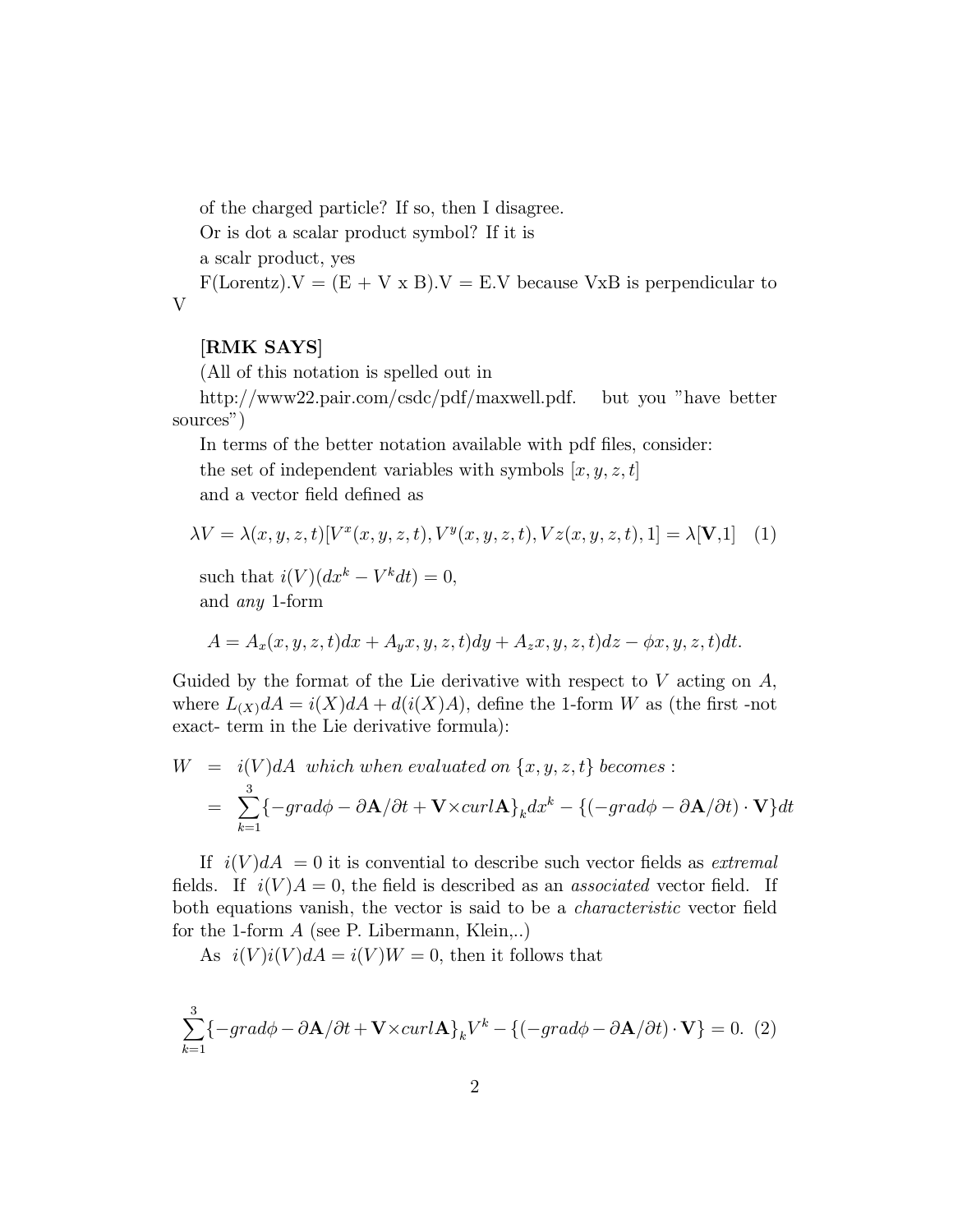$$
\mathbf{F}_L \bullet \mathbf{V} - \{Power\} = 0. \tag{3}
$$

However, the statement is true for *any*  $V$ , and *any* set of functions that define the 1-form, A, in any number of dimensions. On  $\{x, y, z, t\}$ , the "Lorentz Force"  $\mathbf{F}_L$  is defined by the symbols

$$
\mathbf{F}_L = \{-grad\phi - \partial \mathbf{A}/\partial t + \mathbf{V} \times curl\mathbf{A}\}\tag{4}
$$

and is called the "Lorentz Force" because if  $A$  is interpreted as the vector potential per unit charge, and  $\phi$  is the scalar potential, as subsumed by classical electromagnetic theory, then the Force has the familiar (agreed to) format,

$$
\mathbf{F}_L = \{ \mathbf{E} + \mathbf{V} \times \mathbf{B} \}. \tag{5}
$$

which is the format of the Lorentz force law. However, in fluid dynamics, where the vector potential is presumed to be the velocity field itself  $(A \Rightarrow V)$ , the same formula is still valid for the "force" and the term  $V \times B \Rightarrow V \times curl V$  is called the "Magnus force".

In the symbolism of EM, the Power per unit charge becomes

$$
Power = \mathbf{E} \bullet \mathbf{V} \tag{6}
$$

Note this is a "universal" result independent of the interpretations placed upon the functions that make up the construction. The basic idea that  $i(V)i(V)dA = i(V)W = 0$ , is valid in every coordinate system. 

 $>$  I believe you have something to reconsider.

> Perhaps your "sources" need reinvestigation.

Which sources?

# **RMK SAYS**

You told me you had better sources (than the reference I suggested, which was:

http://www22.pair.com/csdc/pdf/maxwell.pdf).

I do not know "your sources"

\*\*\*\*\*\*\*\*\*\*\*\*\*\*\*\*\*\*\*\*\*

**or**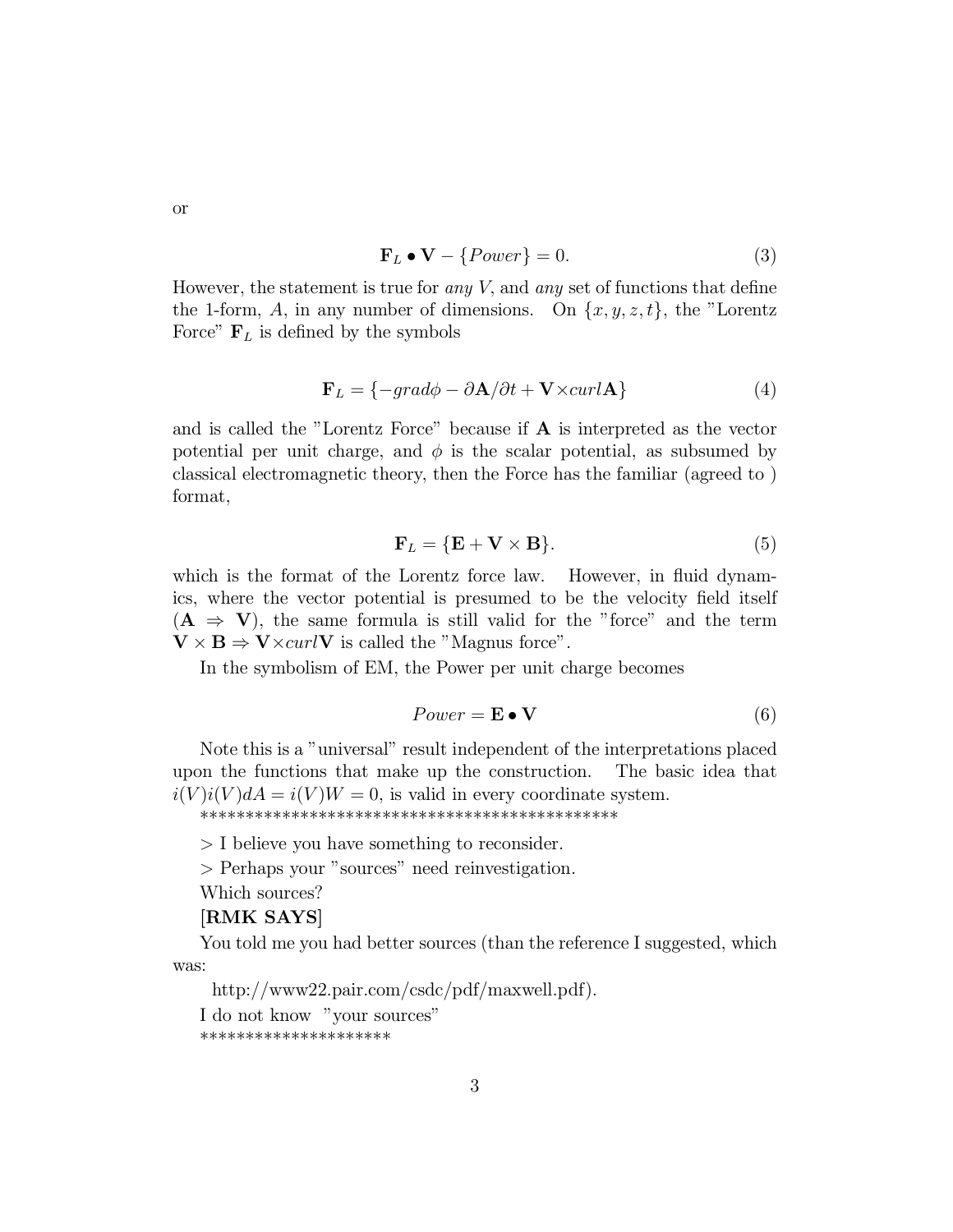> The same method applied to the

 $> 1$ -form

 $> A = v$  dot dr -  $(v^2+phi)$ 

- $>$  will generate the Euler fluid equations.
- $>$ \*\*

I do not know what you are talking about now. What "applies" THE SAME WAY?

## [RMK SAYS]

As mentioned above, the formula for the work 1-form,  $W = i(V)dA$ , obtained as the non-exact component of the Lie derivative, can be used to generate equations of motion for systems other than electromagnetism. With a change of notation,  $(\mathbf{A} \Rightarrow \mathbf{v}, \phi \Rightarrow \mathbf{v} \bullet \mathbf{v}/2 + P/\rho)$  the extremal solutions for "zero" virtual work,  $W = i(V) dA$ , satisfy the equation

$$
W = \partial \mathbf{v} / \partial t + grad(\mathbf{v} \bullet \mathbf{v}/2) - \mathbf{v} \times curl \mathbf{v} = -grad(P/\rho \tag{7}
$$

which many folks in the applied world recognize as the Euler equation for a barotropic fluid.

(Same universal concept, different notation, different physical application.)

\*\*\*\*\*\*\*\*\*\*\*\*\*\*\*\*\*\*\*\*\*\*\*\*\*

> Searching for solutions where

 $> d(i(V)dA) \leq 0$ 

> will generate Navier Stokes equations.

 $>***$ 

What is the relation of this to the first part? There is no relation. You are now consider a different problem, and you do not even try to explain what is this new problem.

#### [RMK SAYS]

Much of the detail is in the maxwell.pdf that evidently you think is not worthy of reading. (Tant pis pour vous) (But as you said you have better sources.)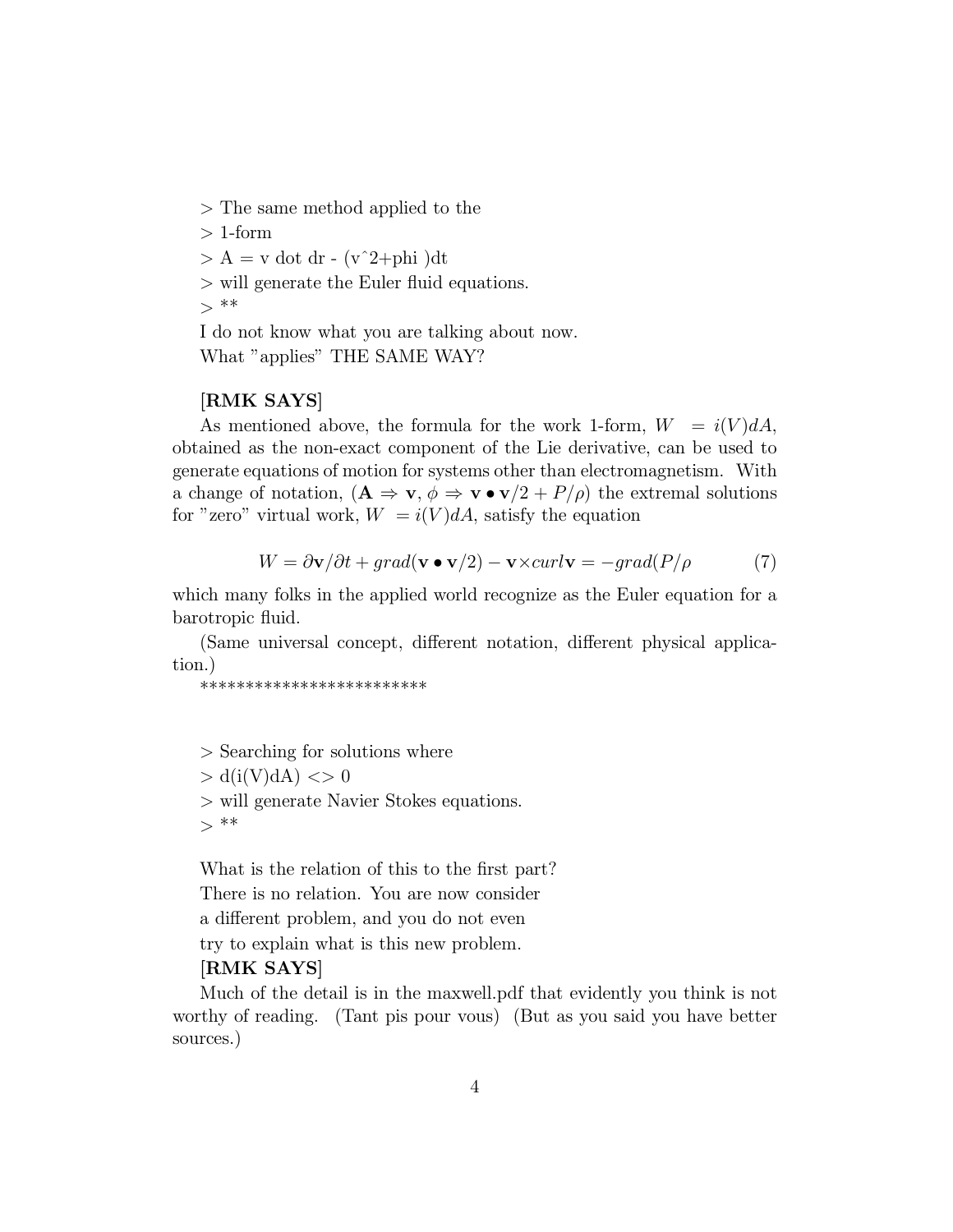However, the relation is that as  $W = d\Theta$  defines all Hamiltonian systems (Cartan's theorem), then situations where  $dW \neq 0$  may be of interest to define equations of motion for systems that are not conservative. Indeed that is the case, for it is possible to deduce the Navier-Stokes equations from such methods.

As you have better sources use then, otherwise go to the library and look up: R. M. Kiehn "Intrinsic Hydrodynamics with Applications to Space-Time Fluids" Int. J. of Engng Sci. VOl 13, pp 941-949 (1975). This article is one of the few of my articles not available as a pdf download on my website.

\*\*\*\*\*\*\*\*\*\*\*\*\*\*\*\*\*\*\*\*\*\*\*\*\*\*\*\*\*\*\*\*\*\*\*

 $>$  The equations of motion come from  $W = i(V)dA$ 

> in the calculus of variations and in forms language.  $>***$ 

You have to explain what you mean. I have no idea.

> Cartan demonstrated the any form A

 $>$  such that i(V)dA = d(theta)

> had equations of motion such that the V were of the

 $>$  Hamiltonian format. (an iff theorem)

What equation of motions? In which framework?

In which context?

> His proof (see Lessons on Integral Invariants) was deduced

 $>$  by searching for evolutionary fields V

> such the the closed integral of A was an invariant.

Proof of what? Can you state the exact theorem you are now

talking about? And how it relates to Lorentz force?

> HEnce:

 $>$  Lie derivative of closed integral of A = 0 is necessary and sufficient.  $>***$ 

What is the stament? While the first part, where you were asking me, whether I agree or not, was clear (and I agreed, but it was irrelevant), now you are using vague terms.

#### [RMK SAYS]

The idea that  $L(x)A = W + dU$  with  $W = i(X)dA$  and  $U = i(X)A$ is universal for any set of differentiable functions defined on any set of local coordinates. Cartan's theorem basically says that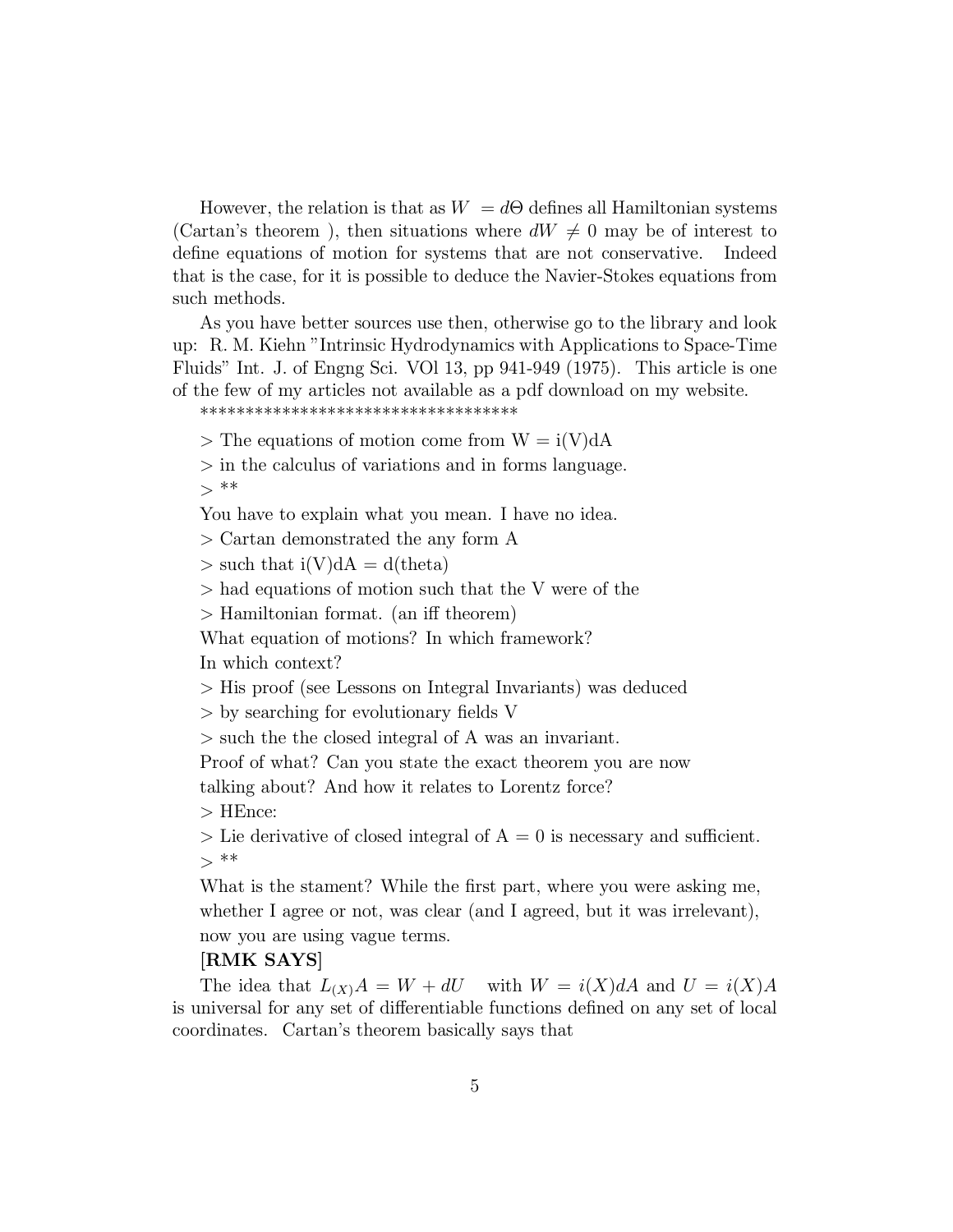all Vector fields, X, with a scaling function  $\lambda$ , such that

$$
L_{(\lambda X)} \int_{closed-cycle} A = 0 \tag{8}
$$

for any non-zero  $\lambda$ , have a Hamiltonian generating function. The requirements imply that

$$
W = i(X)dA = d\Theta
$$
\n(9)

such that  $dW = 0$ . The concept works in any dimension for any set of functions that define the 1-form and the vector field. Hence, any problem that can be cast into the form  $W = i(X)dA = d\Theta$  is equivalent to a problem in Hamiltonian mechanics. The Hamiltonian equations are usually accepted as definitions of a (very large) class of "equations" of motion.

To demonstrate the case choose notation on a contact manifold of dimension 2n+1, such that

$$
A = pdq - H(p, q, t)dt \quad and \quad X = [\dot{p}, \dot{q}, 1]
$$
\n
$$
(10)
$$

Note that at this stage the functions  $\dot{p}$ ,  $\dot{q}$  are not identified as total derivatives with respect to time. Then in the odd dimensional space choose  $\Theta =$  $\cos \tan t$  such that X is the unique extremal field. Then

$$
W = i(X)dA = i(X){dp^d q - dH(p, q, t)^d} = 0
$$
  
=  $pdq - ddp + (\partial H/\partial q)qdt + (\partial H/\partial p)qdt + dH$   
=  ${p - (\partial H/\partial q)}dq + {-q + \partial H/\partial p}dp + {(\partial H/\partial q)q + (\partial H/\partial p)q + \partial H/\partial t}dt$ 

The system is satisfied when the functions that define the vector field are computed from the formulas:

$$
\{\dot{p} - (\partial H/\partial q)\} = 0 \quad \text{and} \quad \{-\dot{q} + \partial H/\partial p\} = 0 \tag{11}
$$

These are the defining equations for the Hamiltonian extremal process. If now the anholonomic constraints

$$
dq - \dot{q}dt = 0 \quad and \quad dp - \dot{p}dt = 0 \tag{12}
$$

are also applied, the problem reduces to the usual "particle" interpretation of mechanics. However, these kinematic constraints are not necessary and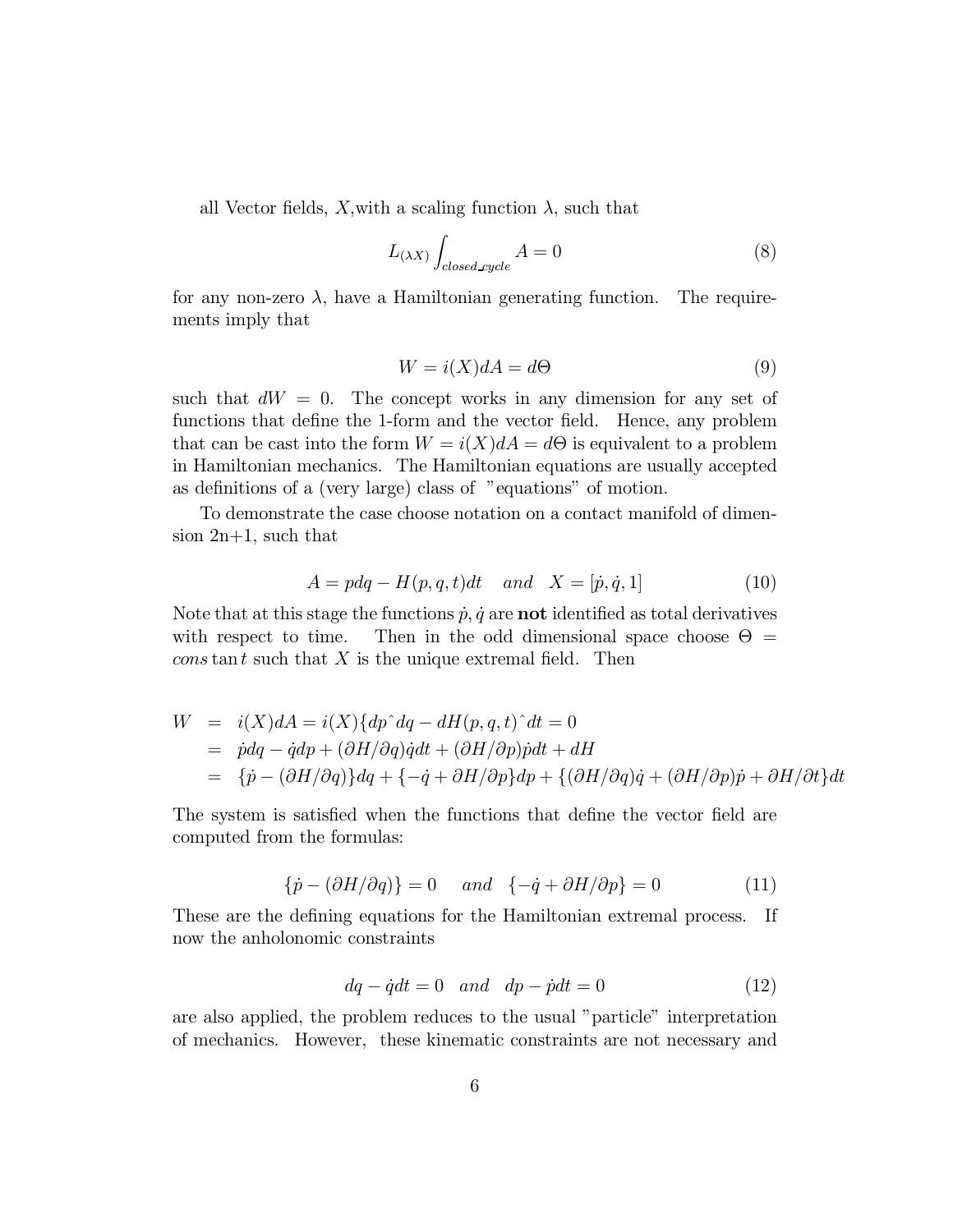in particular are **not** applicable to fluids where anholonomic fluctuations can be non-neglible.

See

http://www22.pair.com/csdc/pdf/topturb.pdf http://www22.pair.com/csdc/pdf/topevol.pdf http://www22.pair.com/csdc/pdf/irrev1.pdf http://www22.pair.com/csdc/pdf/photon5.pdf http://www22.pair.com/csdc/pdf/topstruc.pdf http://www22.pair.com/csdc/pdf/jhelical6.pdf

no pdf file available: "Topological Defects, Coherent Structures and Turbulence in Terms of Cartan's Theory of Differential Topology" in "Developments in Theoretical and Applied Mathematics" Proceedings of the SEC-TAM XVI conference, B. N. Antar, R. Engels, A.A. Prinaris and T. H. Moulden, Editors, The University of Tennessee Space Institute, Tullahoma, TN 37388 USA. (1992) p. III.IV.2

Again the mechanism is independent of the symbols used. Vector fields satisfying Cartan's criteria have a Hamiltonian generator. The same can be done for the even dimensional  $2n+2$  symplectic space. Cartan's concept says that all Hamiltonian systems belong to this topological equivalence class characterized by the anholonomic constraint that the 1-form of Work be exact., and every differential form A for which the Work 1-form  $W = i(V) dA$ is exact admits processes of evolution of the Hamiltonian type.

If the format is as above for EM theory, and if

$$
W = i(V)dA = d\Theta,
$$
\n(13)

then the same analysis holds, and there is a generator that produces the "Hamiltonian flow" for every such system of vector and scalar potentials. Under these circumstances the "Lorentz Force" is a gradient field with zero curl.

\*\*\*\*\*\*\*\*\*\*\*\*\*\*\*\*\*\*\*\*\*\*\*\*\*\*\*\*\*\*\*\*\*\*\*\*\*\*\*\*\*\*\*\*\*\*\*\*\*

 $>$  In that case the perfect differentials in the definition of the Lie

> derivative do not contribute, for the closed integral of a perfect

 $>$  differential is zero.

There are no derivatives of V in the Lorentz foce. Therefore Lie derivative cannot help you to get it.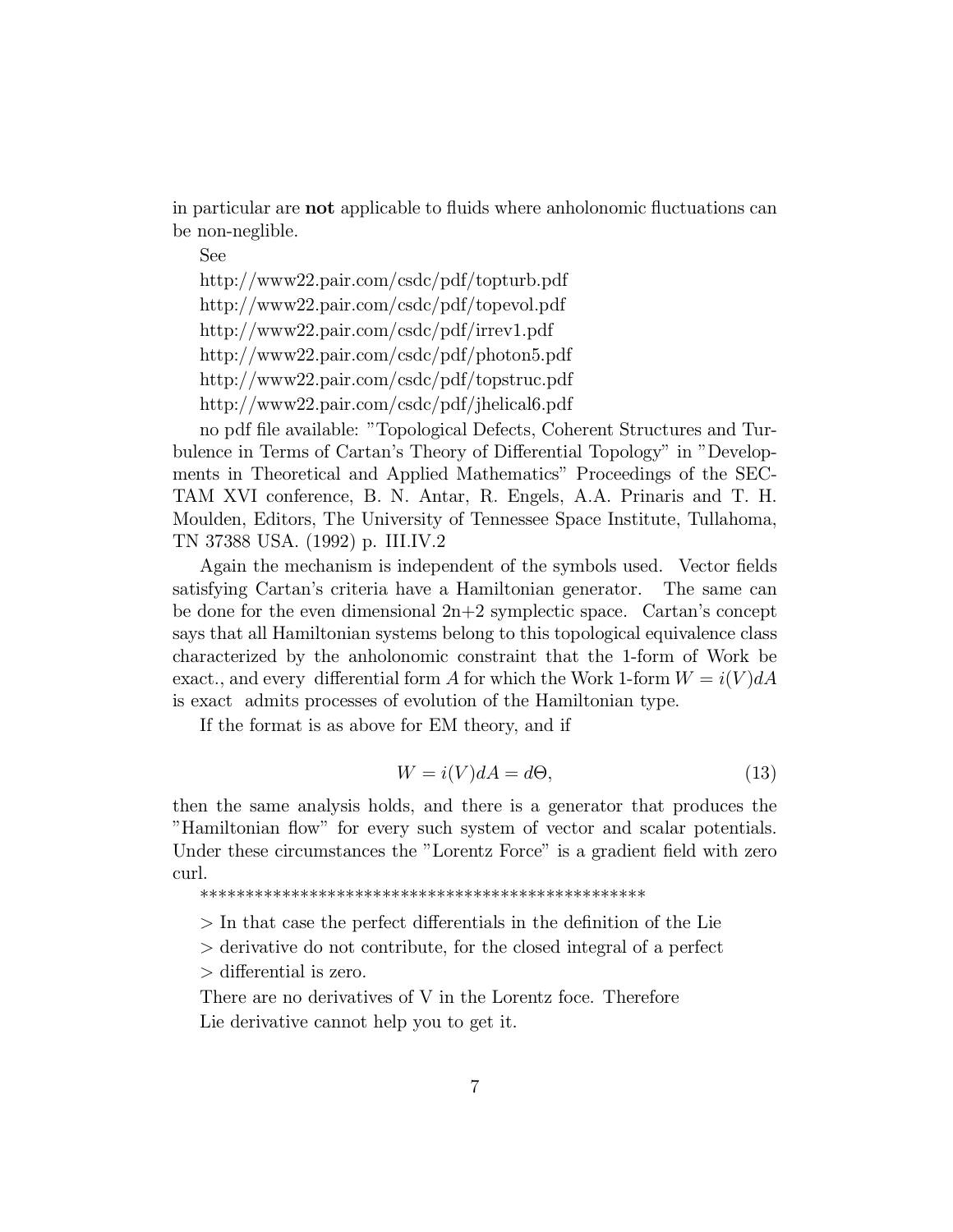## [RMK SAYS]

Baloney, the Lie derivative focuses attention on the 1-form of Work, which

does not contain derivatives of the velocity, and has the format of the Lorentz force.

 $>$  NOte also that dA is an evolutionary invariant of a HA miltonian system

 $>$  as  $L(V)dA = dd(theta) = 0.$ 

What are you talking about and how it relates to Lorentz force?

There are no derivatives of V in the Lorentz foce. Therefore

Lie derivative cannot help you to get it.

#### **RMK SAYS**

You agreed that  $W$  does represent the Lorentz force and it Baloney: comes directly from Cartan's Magic formula for the Lie derivative. (Marsden gave the name Magic formula)

There are no derivatives of  $V$  in the work 1-form,  $W$ , but the Lie derivative did help in separating the non-exact work 1-form,  $W$  (with its Lorentz force format - free of charge) from the cohomology component  $dU$ .

\*\*\*\*\*\*\*\*\*\*\*\*\*\*\*\*\*\*\*\*\*

 $> A$  restatement of the Helmhoiltz theorem (and related to gauge invariance)

 $\mathcal{V}$  which leads to the invariance of the even dimensional Poincare integrals.  $>***$ 

 $>$  Another fact of cohomology.

> HOW CAN I BE MORE CLEAR.

By keeping to the standard of clarity. You were doing well 

But you gave up after \*\*\*\*\*\*\*\*\*\*\*\*\*\*\*\*\*\*\*\*\*\*\*\*\*\*\*\*\* and

what was after is either irrelevant or incomprehensible.

There is no derivative of V in the formula for the

Lorentz force. There are derivatives of V in the formula

for Lie derivative of vector potential. Therefore othey are two

essentially different things. You can't put derivatives ov V

under the rug. They will call from there:

"WE ARE HERE!!!!!!!!!!!!" They will go after you, they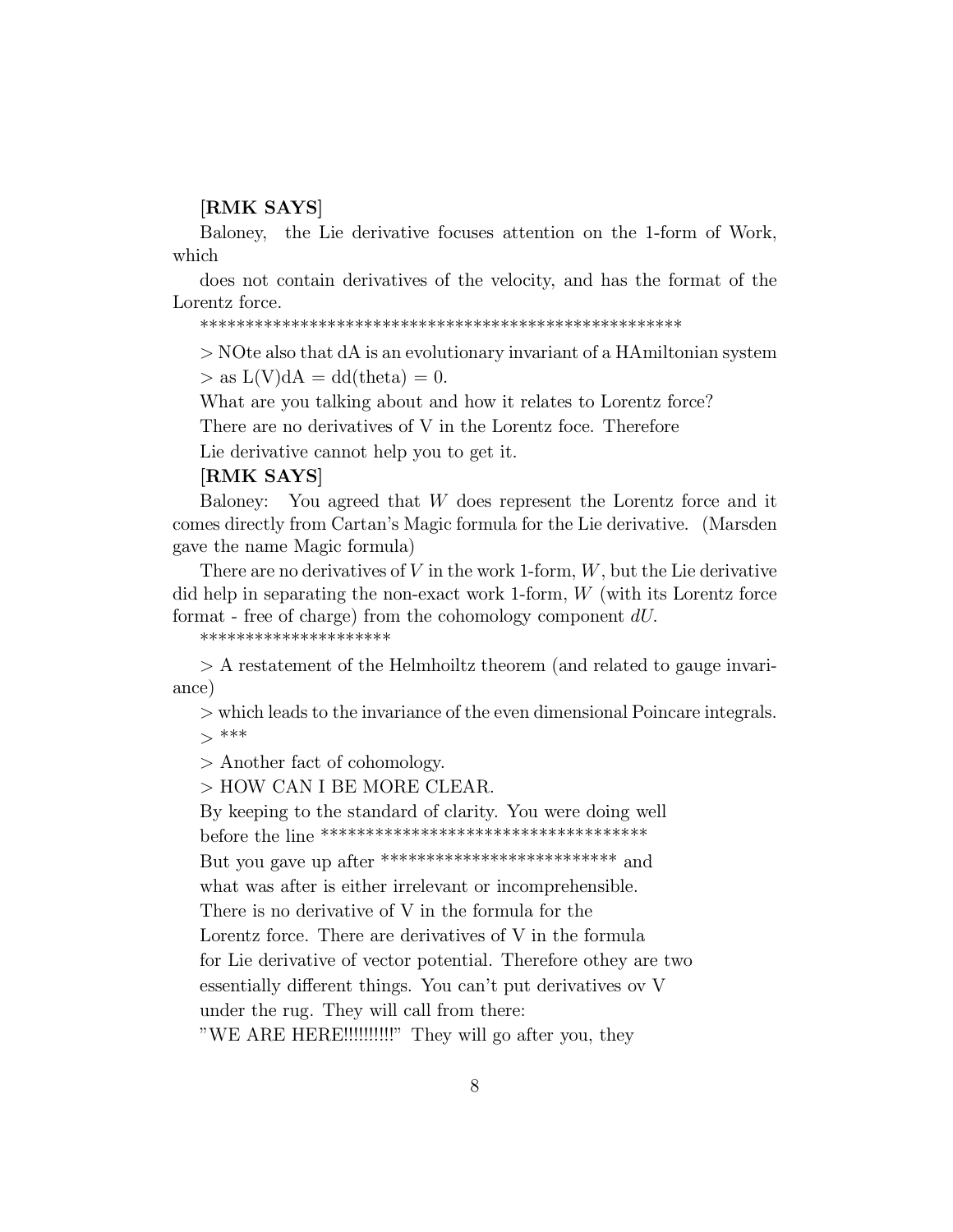will haunt you, and calling names Cartan and Euler (and even Hamilton) will not help. They will not disappear!

## [RMK SAYS]

# Recall that I did not claim the the Lorentz force was equal to the Lie derivative.!

What is your hang up here? Mu claim is that the Lorentz force comes from the non-exact component of the Lie derivative. That component does NOT contain derivatives of V.

You are putting your own spin on my statements.

#### ALSO

A manipulation of adding and subtracting (as occurs in Cartan's magic formula) is similar to the "integration" by parts trick in the calculus of variations. The perfect differential (which does contains derivatives of  $V$ ) has zero contribution to any integral whose integration domain is a closed cycle. Hence the only contributions to the evolution of a closed integral

$$
L_{(\lambda V)} \int_{cycle} A = \int_{cycle} W + \int_{cycle} dU = \int_{cycle} W + 0 = \int_{cycle} W \tag{14}
$$

come from the Work 1-form (and thats the part that contains the Lorentz Force!!!!!). It is this formula that led Cartan to his concept of a tube of trajectories, where the integration chain around the tube of trajectories could be deformed and yet the integral remains the same when W is exact  $(W = d\Theta)$ . The integral is therefor a deformation invariant (as  $\lambda(x, y, z, t)$  distorts the points of the integration chain along the trajectories) when  $L_{(\lambda V)}$   $\int_{cycle} A = 0$ . This explicitly demonstrates part of the topological properties of the method.

The perfect differential part of the cohomology statement (the dU) can be ignored in many situations. What is the cohomology statement produced by the Lie derivative ? It is

$$
W + dU = Q \tag{15}
$$

Engineers recognize this formula as the first law of thermodynamics. The Cartan magic formula is extraordinary for it makes an explicit link to dynamics and thermodynamics without the use of statistics. One of my latest results is that the method can be used determine thermodynamic irreversibility for processes defined by vector fields acting on physical systems defined by Action 1-forms.